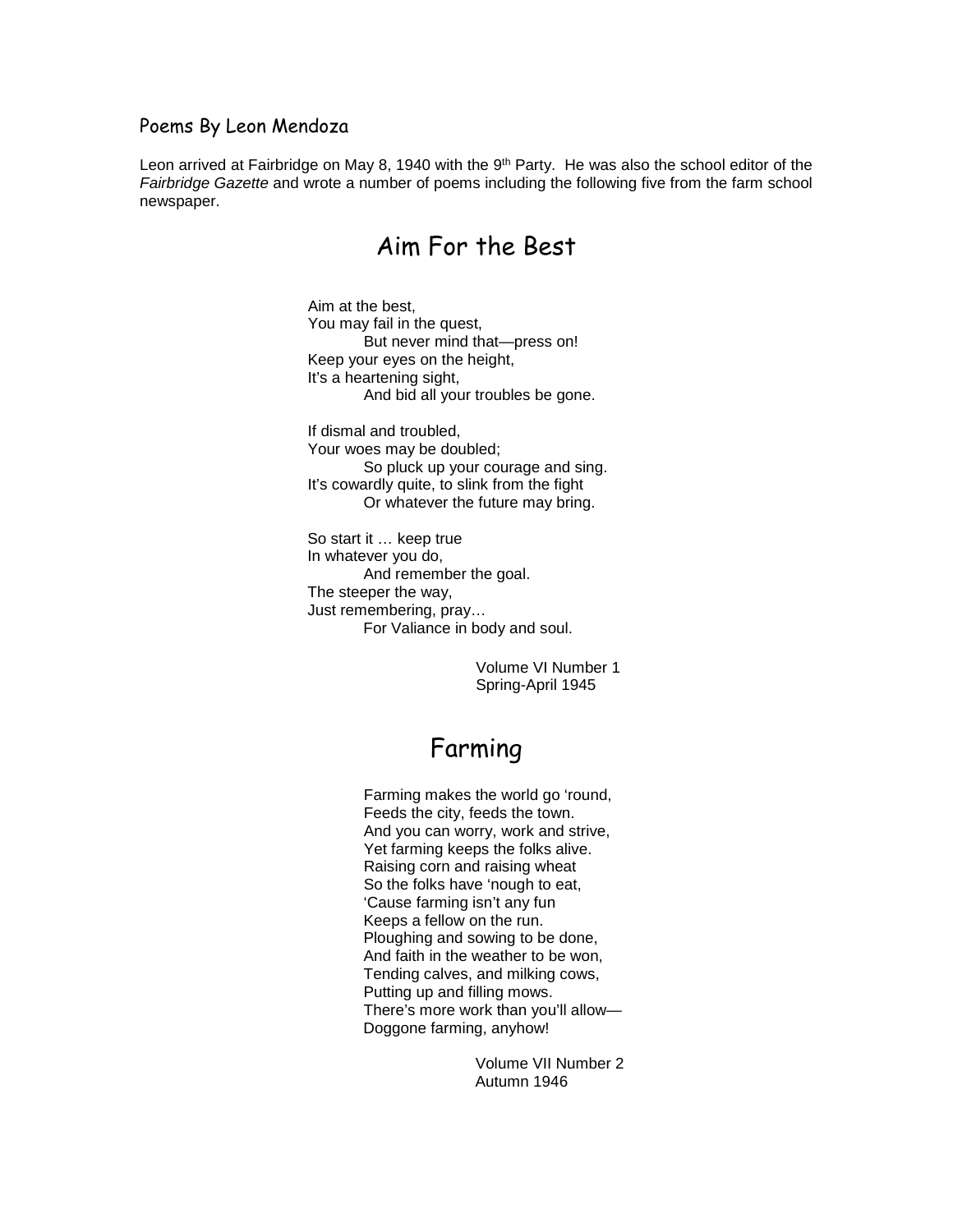## Fishing

I have a fishing rod and line And I have lots of bate. I'm fishing when it's morning And fishing when it's late.

For bait I use a happy smile. Or else a pleasant word. The fish are just the strangest Or which you've ever heard.

For every day I fish for friends; I like to catch them too. Now help me fish for friends to-day; I like new friends, don't you?

> Volume VIII Number 1 Old Fairbridgian Issue, 1947

## Our Truck

Fairbridge bought a truck back in '39; It is all rusty and dirty green; The breaks they screech through want of oil, And the whole thing is far from being clean.

The fenders are smashed and badly bent, The body is bruised and worn, With headlights dim and bumpers scarred, And cushions humped and torn.

The war brought us quite a change In the type of trucks we drive, And one ride in the thing we've got You feel more dead than alive.

Our truck, it carries everything, From people down to eggs; And to ride in our truck is really a thrill, But thank God that we've got legs!

So we'll keep our dear old truck For transportation only; For without its bumps and squeaks This place would sure be lonely.

> Volume VI Number 3 Christmas 1945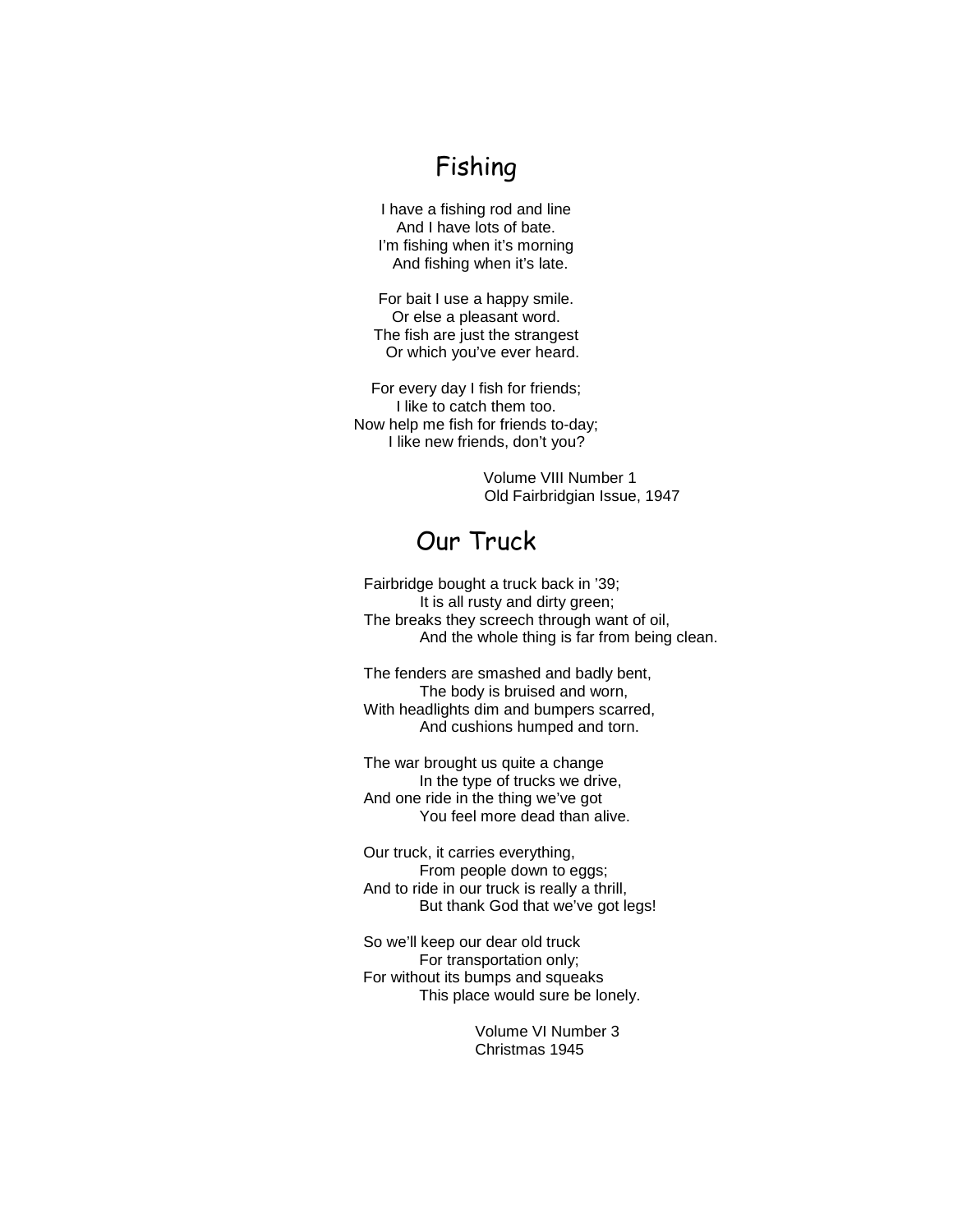## The Day of Returning

You children of Fairbridge, you future world-makers, There's a fog in the bay, and the foreland is dim. The lifeboat is battling with turbulent breakers Brave men are straining hard muscles and limb. Stand by and wait for the day of returning, Be ready to cheer, and to help, and to save. They are exhausted, just rescued from yearning, And will gather fresh hope from you that are brave. You children of Fairbridge, you loyal-hearted brothers, There's a chap fishing grime, and he's down on his luck; His pride will not let him beg pittance of others, His mind is too decent to grovel in muck. Go out and help in the time of his weakening, A shake of his hand or a pat on his back

Will cheer up his spirit and set his heart beating With fresh, pulsing courage to shoulder his pack.

You children of Fairbridge, whose thoughts are of others, The Empire's new builders and pride of the race. The old world is showing its sisters and brothers

The power of your manhood, the strength of your grace. So hold up your manhood and let all your preaching Be deeds that are sweet, for the things that are hard, Show that the easy way is not of your teaching, And success is not when by the toss of a card.

> Volume VI Number 3 Christmas 1945

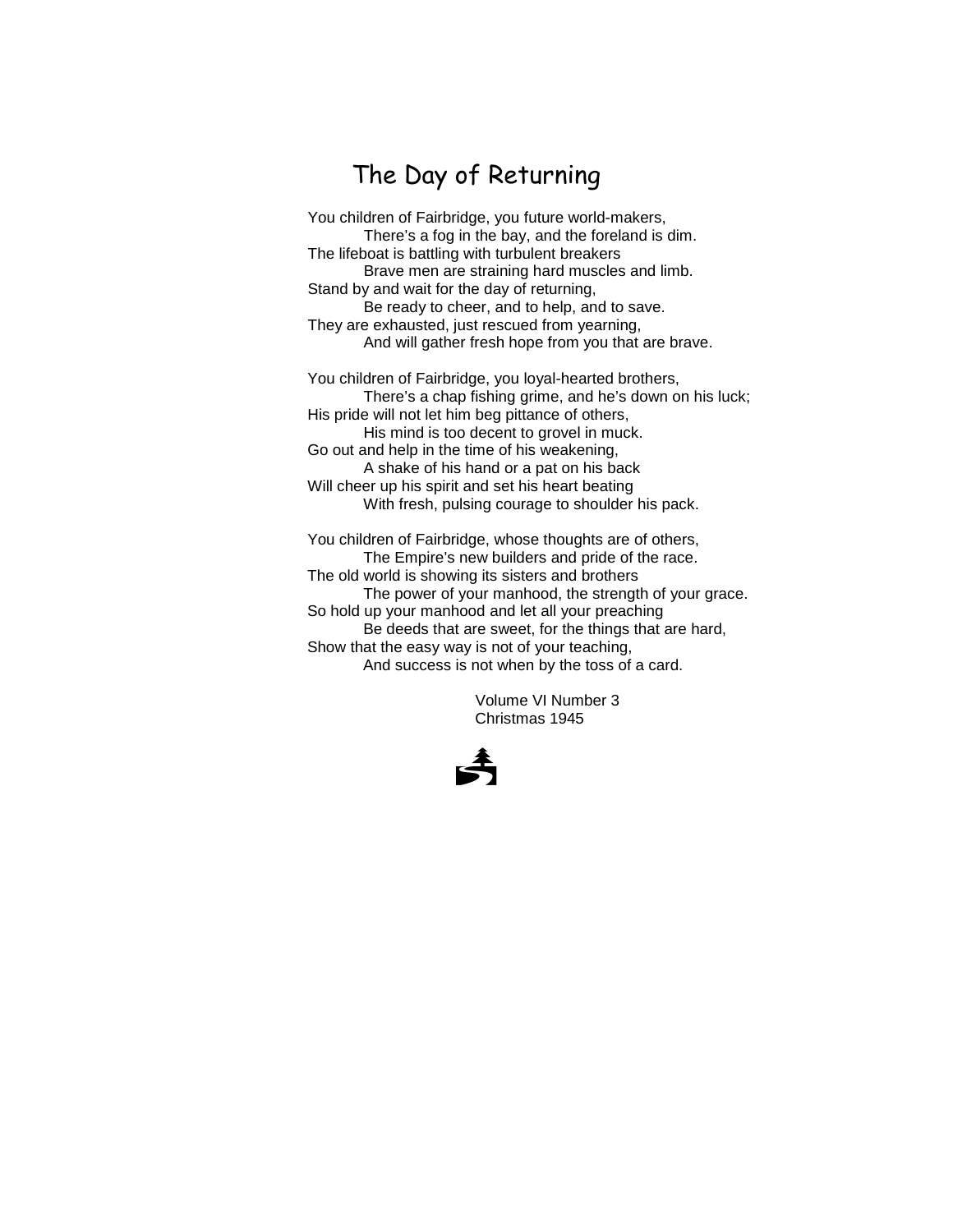### Poem by Evelyn Donnelly

*Evelyn was part of the first Party to arrive to Fairbridge after the Second World War, on July 29th, 1945, Party 13.* 

## The Fairbridge Dogs

There's a number of dogs On the Fairbridge grounds, Collies and mongrels, Spaniels and hounds.

There's Wolly and Penny, And Paddy Hipp, too, And a little dog, "Tippy", Who to Fairbridge is new.

On the farm site there's Micky, Who is all black and white, Also there's Matty and Bitey, (but he sure doesn't bite).

Then one day on the farm site Certain things were found, Dead chickens and feathers Were all lying around.

Poor little Flicker Was blamed for the theft, And a little while later, The poor dog had left

Although there are many dogs Around on the farm I'm sure that none of them Will do any more harm.

> Volume VIII Number 3 Christmas 1947

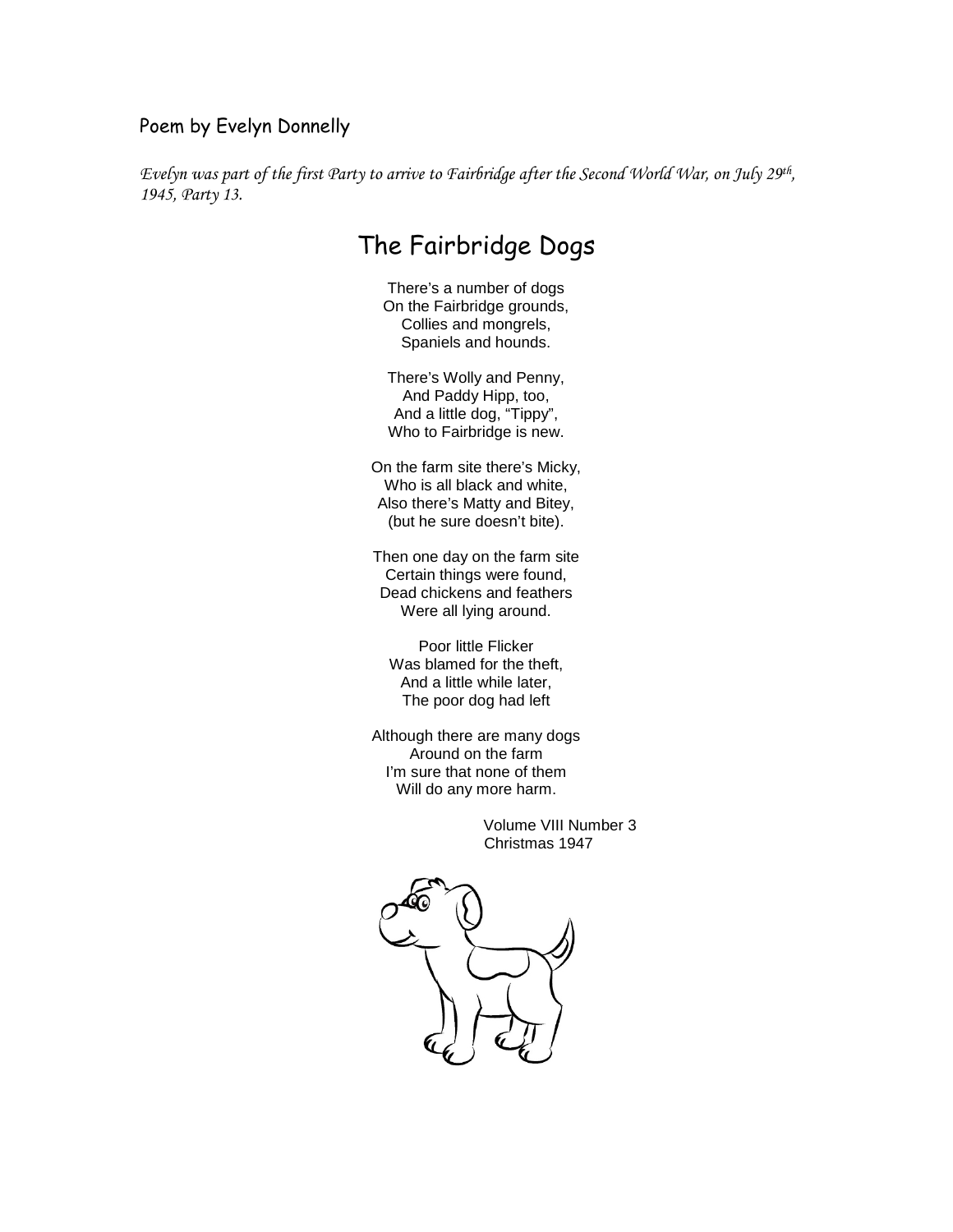#### Poem by Andy Buglass

Andy was part of the very first Party to arrive at Fairbridge on September 25, 1935 and you can see was here for a number of years when he wrote this poem. He was 11 years old when he arrived.

## Bill's Hill

Bill bought a Hill, Hill no good, Kids go with Bill And kids chop wood.

When Saturday comes We climb that Hill, We talk an axe To show our skill.

There's a great thrill In showing your skill Chopping logs On top of Bill's Hill.

On New Year's Eve We had some fun. Had some wieners and a bun. We went with Bill To a hollow in the Hill And we ate until We had our fill.

> Volume I Number 9, January 1941

Note: Bill Garnett was a staff member at the Farm School for many years, and became Principal from July 1945 to January 1949. His property, still referred to as "Bills Hill", is on the right side of Koksilah Road heading north from Fairbridge. For the last 50 or so years the land has been a gravel pit and until recently a concrete plant. If Bill had retained ownership he would have made much more money selling the gravel than trying to farm it and cut any timber!! After the Prince of Wales Fairbridge Farm School closed Bill returned to England.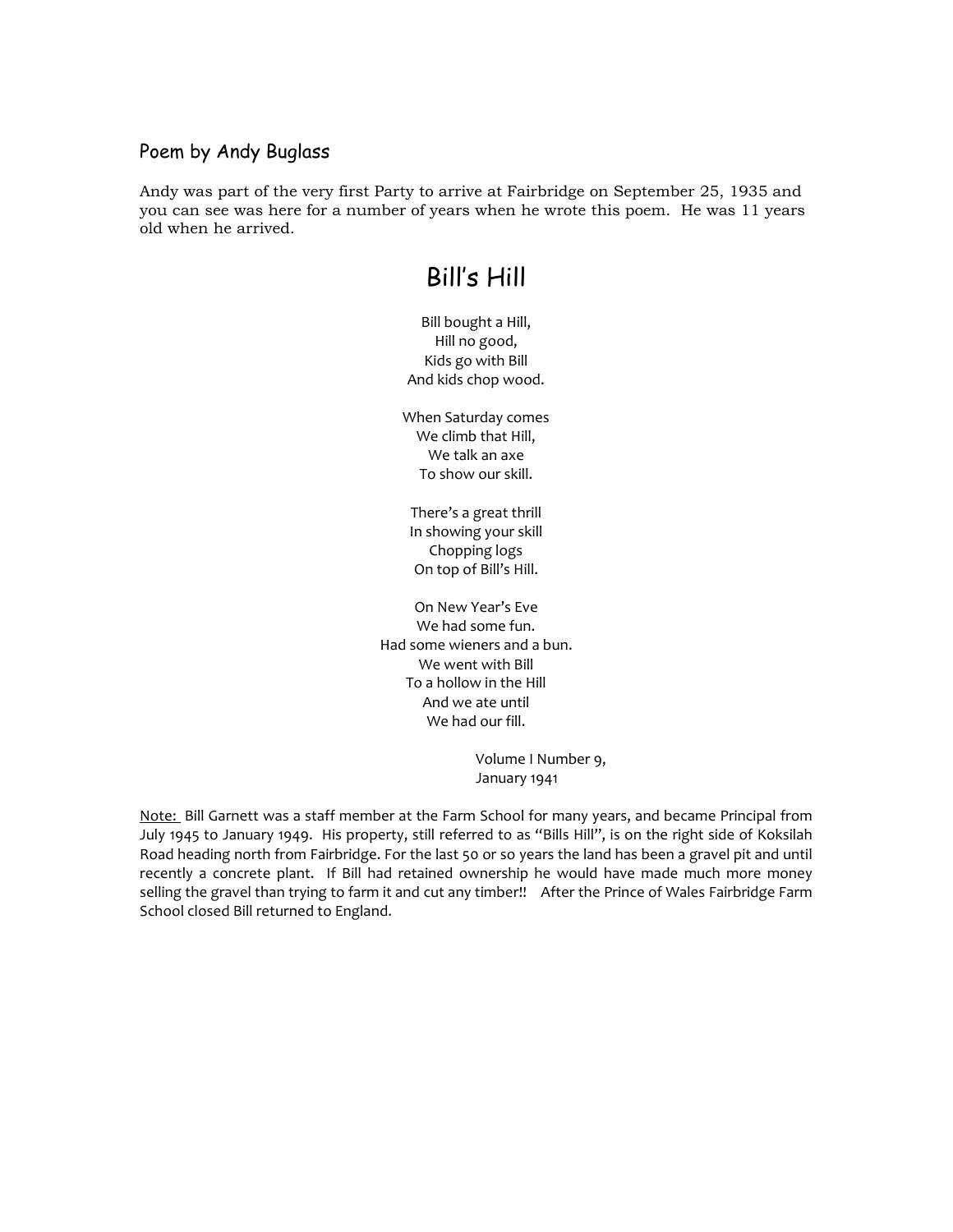### Poem by John Hunter

John came with the very first party to Fairbridge arriving on September 25, 1935.

# *An Ode To Kingsley Fairbridge*

If you should ask me who was Fairbridge, I would answer very slow, A man who fought and won a battle, For he died awhile ago; All through life he bore his crosses Lived up to the highest code; Dined with the highest and the lowest Never left the honest road. He faced misfortune with a courage Very few of; us possess; He never flinched in times of trouble, Nor his inner thoughts suppressed. To me he is a silent hero, In the helping of mankind. His memory shall live on forever, In our heart and in our mind.

> Volume II, Number 2 April 1941

 $\approx$